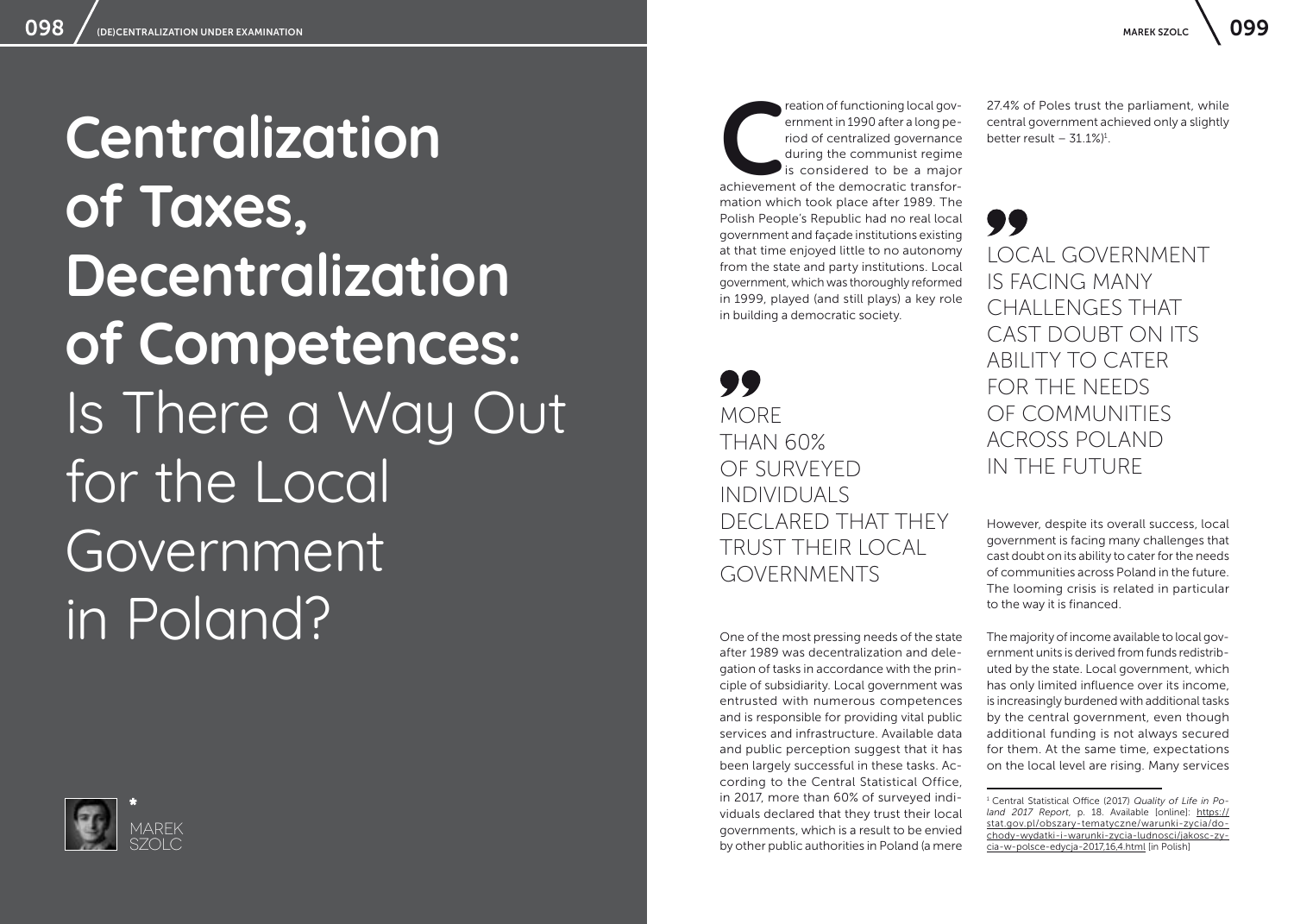or facilities that used to be a luxury are now taken for granted, and people expect higher standards of services or more sophisticated needs to satisfy.

Aging population, migrations, increasingly difficult access to European Union (EU) funding, and structural deficiencies built into the design of public administration put additional pressure on the entire system. It is becoming evident that a major overhaul of the way local government is financed in Poland should take place.

The purpose of this article is to analyze the trend to centralize income from taxes or levies and decentralize competences or obligations that local government units have to fulfill. It will put emphasis on potential solutions that could address existing challenges and explain how decentralization of taxes may help finance local government in a sustainable, efficient way.

#### FINANCING LOCAL GOVERNMENT IN POLAND: A MIXED SYSTEM WITH MIXED RESULTS

Before discussing how local government is financed nowadays in Poland, it is necessary to briefly outline how it is organized in terms of type and number of its units, as well as competences assigned to its every level.

Local government in Poland has three tiers. There are 2,478 units on the lowest tier, called *gmina* (municipality), 314 units of the middle tier, called *powiat* (county), and 16 regional units called *województwo* (voivodeship).

### **MUNICIPALITY**

Among municipalities, there are 302 urban municipalities, 621 mixed municipalities and 1,555 rural municipalities. Additionally, 66 major cities form special municipalities which are responsible for tasks delegated both to the municipal as well as the county level. Municipalities vary greatly in terms of size, number of inhabitants, population density, and level of development. Local government is in consequence rather fragmented.

Municipality is the basic unit of local government. As per its definition under Polish law, it is a community formed by all inhabitants, covering a particular territory<sup>2</sup>. Legislation and controlling competences are entrusted to a municipal council consisting of directly elected councilors, while directly elected mayors hold executive power.

In theory, municipality can engage in a vast number of tasks, since its role is to cater for the collective needs of the community that forms it. Municipality's tasks include all public matters on the local level, excluding those delegated to other authorities. In consequence, municipalities are the go-to authority in case of doubt as to which authority should act.

In practice, municipalities focus on spatial order, zoning and urban planning, real estate management (including social housing), management of municipal roads, streets, bridges and squares, management of local traffic, water supply, sewage treatment and disposal, maintaining order and sanitary facilities, municipal waste management, supply of electricity and heat, as well as protection of the environment, nature and water (to a limited extent).Municipalities also play a role in the field of healthcare, social aid, and family benefits distribution. In the field of education and culture, municipality is responsible for public lower-level education, libraries, and other cultural institutions, as well as monuments and heritage protection<sup>3</sup>.

COMPETENCES OF COUNTIES AND MUNICIPALITIES OVERLAP TO A CERTAIN EXTENT, WHICH AT TIMES CAUSES CONFLICTS AND DELAYS AND LEADS TO INEFFICIENT OR POORLY COORDINATED ACTION ON THE PART OF ADMINISTRATION

#### **COUNTY**

County is the middle-level local government unit, between municipality and voivodeship. Each county comprises several municipalities and has its legislative and controlling body, the county council, as well as an executive body – county board.

Counties are responsible for tasks enumerated in relevant laws and are primarily in charge of: education and healthcare institutions not managed by municipalities (in particular those responsible for supporting people with disabilities), agriculture and forestry, social aid, nature and water protection, labor market and combating unemployment, flood protection, prevention of fires, as well as other extraordinary threats to life, health, and the environment.

In practice, competences of counties and municipalities overlap to a certain extent, which at times causes conflicts and delays and leads to inefficient or poorly coordinated action on the part of administration.

#### VOIVODESHIP

Voivodeship is the last level of local government, which comprises an entire region with multiple counties and municipalities. Similarly to counties, it carries out tasks stipulated in relevant laws and has a regional assembly (a legislative body) and a voivodeship board, which is its executive branch.

The main task of voivodeships are regional development and strategic planning, maintenance, and development of regional-level infrastructure, certain tasks in the field of education, social aid and health care, regional public transport and public roads, as well as some aspects of national defense and public security.

As was previously the case with municipalities and counties, there are areas where competences of voivodeships overlap with other levels of local government or are equivalent to certain roles performed by central government. Unsurprisingly, it gives rise to similar problems with effective administration, e.g. in the field of regional development4, conservation of nature and historical monuments<sup>5</sup> or road infrastructure management<sup>6</sup>.

<sup>6</sup> Ulijasz, B. and E. Kruk (ed.) (2009) *Dziesięć lat reformy ustrojowej administracji publicznej w Polsce. Ogólnopolska konferencja naukowa, Łańcut, 12-14 czerwca 2008 r.,* Warsaw, p. 132.

<sup>2</sup> Arts. 1(1) and 1(2) of the Municipality Local Government Act of March 8, 1990, [in:] *Journal of Laws from 2018*, item 994.

<sup>4</sup> Wlaźlak, K. (2010) *Rozwój regionalny jako zadanie administracji publicznej*, Warsaw: Wolters Kluwer, pp. 243-244.

<sup>5</sup> Fogel, A. (2015) "Kompetencje gminy w ustanawianiu form ochrony przyrody i ochrony zabytków", [in:] *Samorząd Terytorialny*, no. 11, pp. 32-33.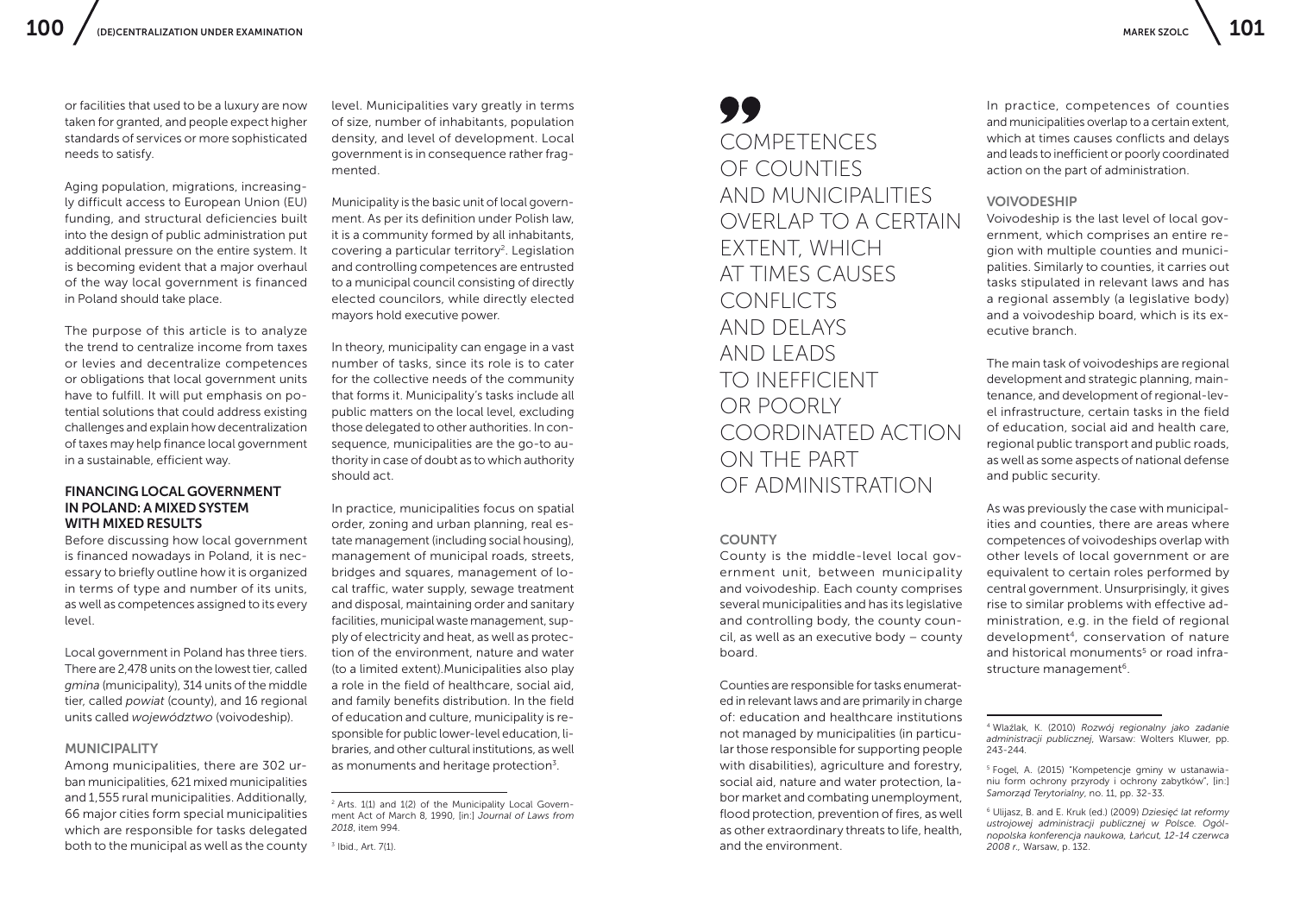### DISPROPORTIONATELY LARGE PARTS OF LOCAL GOVERNMENT'S REVENUES ARE NOWADAYS DERIVED FROM THE STATE BUDGET SUBSIDIES THROUGH A RATHER COMPLICATED SYSTEM

Having outlined the sheer number of tasks that have been assigned to all tiers of local government, it is now necessary to describe in a greater detail how all these tasks are financed.

Different types of tasks which require different amounts of financial resources often have different sources of funding. These differences are the reason why disproportionately large parts of local government's revenues are nowadays derived from the state budget subsidies through a rather complicated system, where a large share of taxes collected by the state is firstly taken to the central level, and then redistributed to finance local public services.

### REVENUES AND EXPENSES OF LOCAL GOVERNMENT IN POLAND

Ensuring that local government has adequate resources to carry out its tasks was perceived as a priority when fundamental laws regulating the Polish political system were being drafted. As a result, the Constitution enacted in 1997 contains provisions which states that local government has guaranteed access to sufficient funding.

The Constitution clearly outlines the basic rules governing how local government should be financed:

- Article 167(1) of the Constitution stipulates that units of local government shall be assured public funds adequate for the performance of the duties assigned to them.
- Article 167(2) states that the revenues of units of local government shall consist of their own revenues as well as general subsidies and specific grants from the state budget.
- Art. 167(3) further specifies that the sources of revenues for units of local government shall be specified by statute – which allows for a certain level of flexibility in this field.
- Lastly, Art. 167(4) makes it clear that alterations to the scope of duties and authorities of units of local government shall be made in conjunction with appropriate alterations to their share of public revenues.
- In addition, Art. 168 stipulates that to the extent established by statute, units of local government shall have the right to set the level of local taxes and charges.

As a result of such constitutional regulation, sources of revenue of local governments are diverse and comprise: general subsidies from the state, specific grants from the state transferred to perform certain tasks delegated to the local government, and finally, local governments' own revenues, generated primarily through local taxes and shares of taxes like personal income tax (PIT) or corporate income tax (CIT) kept on a local level.

In 2017, local government as a whole reported revenue in the amount of approximately PLN 229.9 bn (EUR 53.7 bn)<sup>7</sup>. However, only

IN 2017, EACH MUNICIPALITY WAS ALLOWED TO RETAIN 37.89% OF TAX REVENUE GENERATED THROUGH TAXING PERSONAL INCOME OF INDIVIDUALS REGISTERED AS TAXPAYERS IN THEIR TERRITORY

app. PLN 113.3 bn can be classified under Polish law as own revenues of local government. Apart from this, local government units received PLN 54.3 bn in the form of general subsidies and specific grants in the amount of PLN 62.3 bn<sup>8</sup>. This means that less than 50% percent of total revenue of local government came from its own sources of revenue and that a significant percentage of total tax revenue was firstly accumulated in the state budget and then redistributed among different units of local government.

The main source of tax income of local government is the share that units of all tiers receive from PIT and CIT. For example, in 2017, each municipality was allowed to retain 37.89% of tax revenue generated through taxing personal income of individuals registered as taxpayers in their territory. In 2017, total revenue from this source amounted to PLN 36.7 bn.

Apart from a share in PIT and CIT, local governments collect their own taxes. These include:

- a) real estate tax  $-$  a rather complicated and multifaceted tax paid by both individuals and businesses which possess land or property. The amount of tax to be paid depends on the area of a real estate subject to taxation. It is definitely the most important local tax, since it brings significant revenue (PLN 24.8 bn in 2017);
- b) **agricultural tax**  $-$  a special tax paid by individuals and businesses in possession of land classified as agricultural, paid in the amount which depends on the area, quality, and type of land; in 2017, the tax brought revenue in the amount of PLN 1.6 bn;
- c) forest tax  $-$  a tax paid primarily by the State Forests, the main owner of forests in Poland; the amount due from a taxpayer depends on the area of forests owned by the owner; the tax generated PLN 0.3 bn in revenue in 2017;
- d) tax on the means of transport  $-$  a tax imposed on all individuals and entities that possess a means of transport that is used for the purpose of business activity, in practice paid most often by owners of larger trucks and other vehicles; in 2017 the tax brought app. PLN 1.9 bn in revenue to local government;
- e)  $\textsf{tax card}$  a special and simplified form of personal income tax paid by individuals who decide to subject their proceeds from individual economic activities they undertake to a different regime, better adjusted to their needs as entrepreneurs;
- f) inheritance tax a tax imposed in an event of inheritance or donation taking place between individuals which are not close family members;
- g) tax on civil law transactions  $-$  a tax payable in case of a number of standard contracts, subject to numerous exceptions.

<sup>7</sup> National Council of Regional Accounting Chambers (2017) *Report on the Activities of Regional Accounting Chambers and Budgets of Local Government Units in 2017*', pp. 170-171. Available [online]: under: [http://www.](http://www.rio.gov.pl/modules.php?op=modload&name=HTML&file=index&page=spr_sejm_2017) [rio.gov.pl/modules.php?op=modload&name=HTML&](http://www.rio.gov.pl/modules.php?op=modload&name=HTML&file=index&page=spr_sejm_2017) [file=index&page=spr\\_sejm\\_2017](http://www.rio.gov.pl/modules.php?op=modload&name=HTML&file=index&page=spr_sejm_2017) [in Polish]

<sup>8</sup> Ibid., p. 170.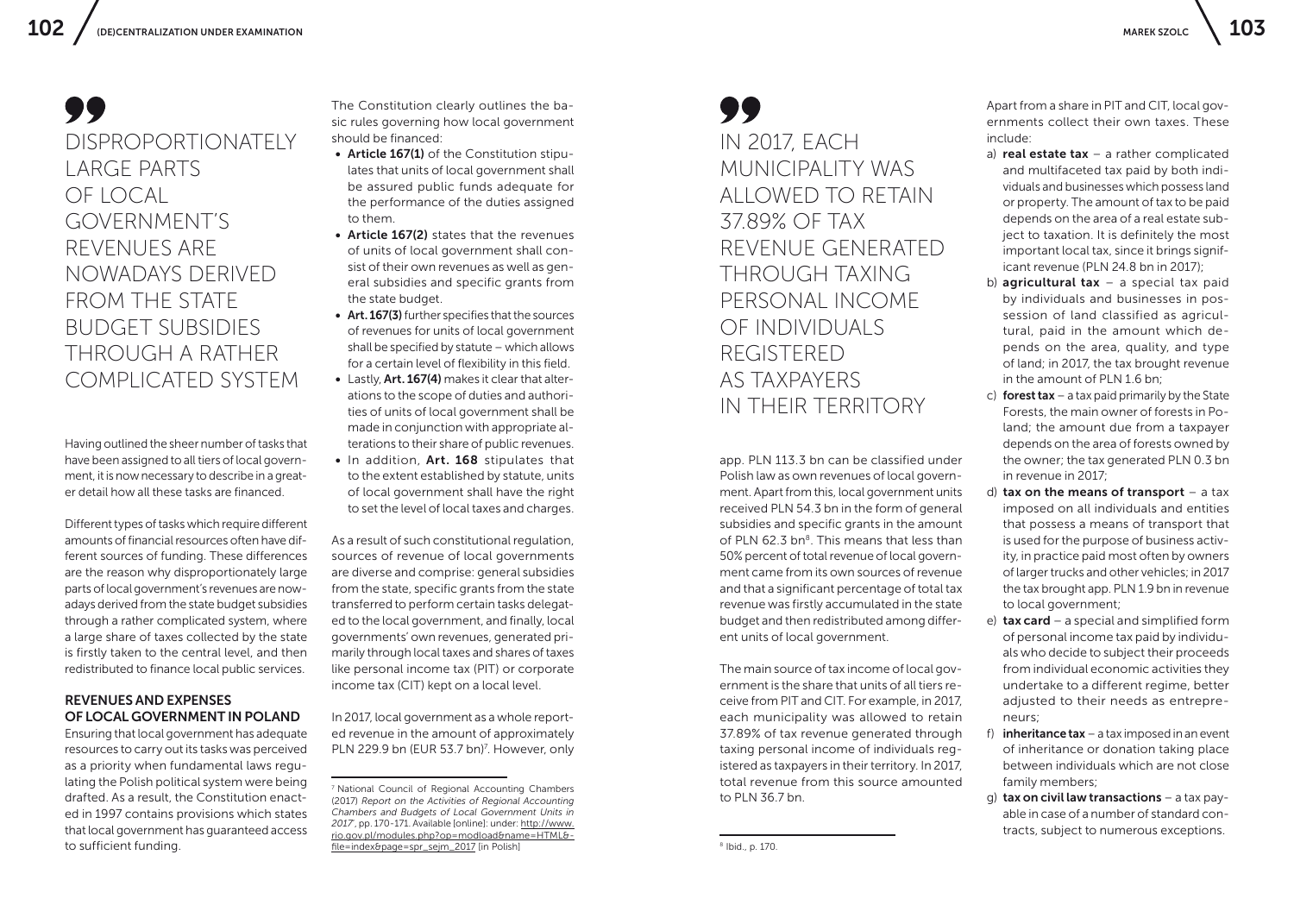In addition to taxes, some levies are also collected by local government. However, taken altogether with tax card, inheritance tax, and tax on civil law transaction, these generated only approximately PLN 3 bn of revenue in 2017.

Although in theory local government units in Poland are allowed to collect a large number of different taxes and levies (and they can adjust them to their needs to a limited extent), they remain heavily dependent on state budget funding. This situation is unfavorable for several reasons.

First of all, rigid rules on spending subsidies and grants obtained directly from the state take away a lot of freedom from local government units and prevent them from adjusting funding to local needs and implementing better-suited policies.

Secondly, local communities have less control over their tax money and find themselves increasingly detached and unable to understand the relationship between taxation and quality of public services.

Thirdly, every transfer and additional layer of intermediaries reduces transparency and creates additional obstacles for citizens willing to analyze financial data in more detail.

Lastly, large portions of revenue redistributed from the central level results in inefficiencies and inadequate funding. Regardless of its revenue, each local government unit has to comply with its obligations and carry out tasks that are within its own competence or that were delegated to it by the central government.

As a result, a gap appears between the financial needs of local government units and funds they receive from the state budget, and although it is difficult to estimate, its existence is rarely disputed. Despite

99 LARGE PORTIONS OF REVENUE REDISTRIBUTED FROM THE CENTRAL LEVEL RESULTS IN INEFFICIENCIES AND INADEQUATE FUNDING

the fact that these funds should be supplied by the central government, they are never made available, which forces local government units to cut funding for other activities or fall into debt.

These and other disadvantages were recognized by the Supreme Audit Office in a recent report, in which the office spoke in favor of transferring certain permanently delegated tasks (and the financing related to them) directly to local governments, since it would simplify all procedures and bring savings<sup>9</sup>.

The financing model described above might be prone to serious disruptions in the light of risks related to trends and changes taking place in Poland.

### CHALLENGES AHEAD

As evidenced by the presented data, the system which is currently in place severely limits the flexibility of local governments and effectively makes it too dependent on decisions taken at the central level. With

### THE SYSTEM WHICH IS CURRENTLY IN PLACE SEVERELY LIMITS THE FLEXIBILITY OF LOCAL GOVERNMENTS AND EFFECTIVELY MAKES IT TOO DEPENDENT ON DECISIONS TAKEN AT THE CENTRAL LEVEL

approximately 50% of local governments' revenue derived from the funds transferred through the state budget (and a dwindling percentage of revenues related to their own, separate sources) potential influence of central government is excessive and undermines the very idea of local government units political, organizational, and fiscal autonomy.

The model which is enforced in Poland will be tested as local government units are going to cope with a number challenges that can verify their fiscal stability.

Firstly, depopulation and migrations will pose a challenge for many municipalities. Even today, out of all Polish municipalities, merely 884 have more than 10,000 inhabitants, and 103 have less than 3,000. Providing high-quality public services to communities this small (which are also more often than not affected by structural unemployment, poverty, and social exclusion) becomes less and less economically viable. If services like

healthcare, education or public transport are to be maintained, a more sustainable model has to be found.

Secondly, and in parallel with depopulation, a rapid ageing will affect all local governments in Poland. In dynamic municipalities – especially large cities – challenges related to an increasing population of the elderly will be easier to overcome due to their resilience related to the attractive job market, positive migration rate, better infrastructure, and bigger revenue. Unfortunately, many other municipalities in at least several regions within Poland will be at the same time hit by a combination of low fertility, high mortality, significant emigration, and related lack of economic opportunities. As of now, municipalities which are at risk of total stagnation due to these factors are badly prepared to deal with this increasingly alarming issue.

Thirdly, local government might suffer from declining EU funding. In the period between 2014 and 2020, approximately PLN 82.5 bn of EU funds fueled and will still fuel investment and development in many areas, especially in regions lacking in infrastructure. However, it is likely that the next EU budget is going to be far less generous<sup>10</sup>, which will result in limited access to funding, which might also be subject to more stringent requirements and aimed at different areas than in the past. It remains to be seen how local governments in Poland will adjust its development policies to new priorities, but the investment boom witnessed in previous years will probably not continue – at least not on the same scale.

<sup>9</sup> Supreme Audit Office (2017) "Subsidising of central administration tasks delegated to the local government units'', September. Available [online]: [https://www.nik.](https://www.nik.gov.pl/aktualnosci/nik-o-dotowaniu-zadan-zleconych-samorzadom.html) [gov.pl/aktualnosci/nik-o-dotowaniu-zadan-zleco](https://www.nik.gov.pl/aktualnosci/nik-o-dotowaniu-zadan-zleconych-samorzadom.html)[nych-samorzadom.html](https://www.nik.gov.pl/aktualnosci/nik-o-dotowaniu-zadan-zleconych-samorzadom.html) [in Polish]

<sup>10</sup> The likelihood of significant cuts in the EU Cohesion Funds was commented in the press. See for example [http://www.spiegel.de/international/europe/](http://www.spiegel.de/international/europe/eu-considers-funding-cuts-for-poland-and-eastern-europe-a-1201082.html) [eu-considers-funding-cuts-for-poland-and-eastern](http://www.spiegel.de/international/europe/eu-considers-funding-cuts-for-poland-and-eastern-europe-a-1201082.html)[europe-a-1201082.html](http://www.spiegel.de/international/europe/eu-considers-funding-cuts-for-poland-and-eastern-europe-a-1201082.html) and [https://euobserver.com/](https://euobserver.com/economic/141933) [economic/141933](https://euobserver.com/economic/141933)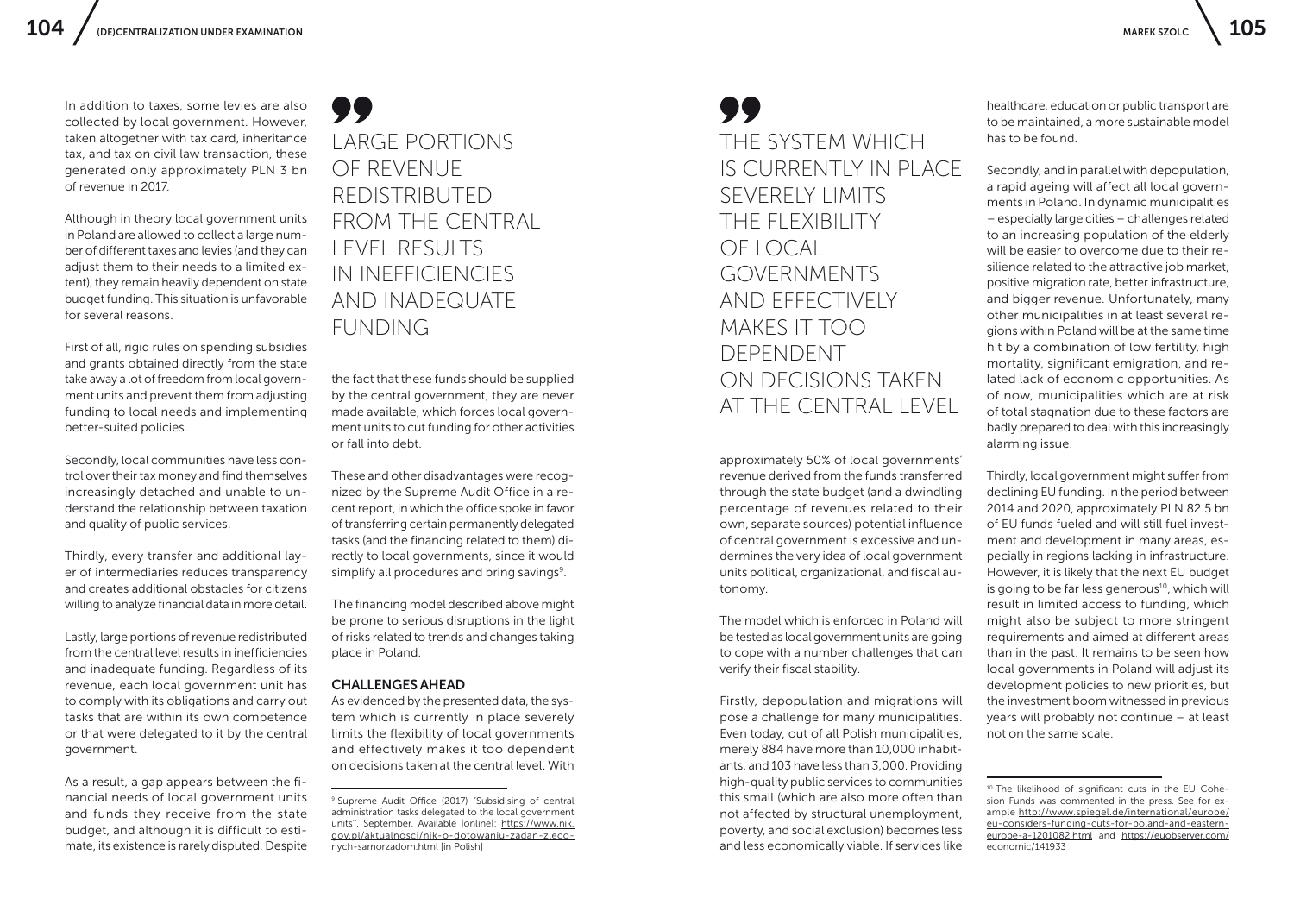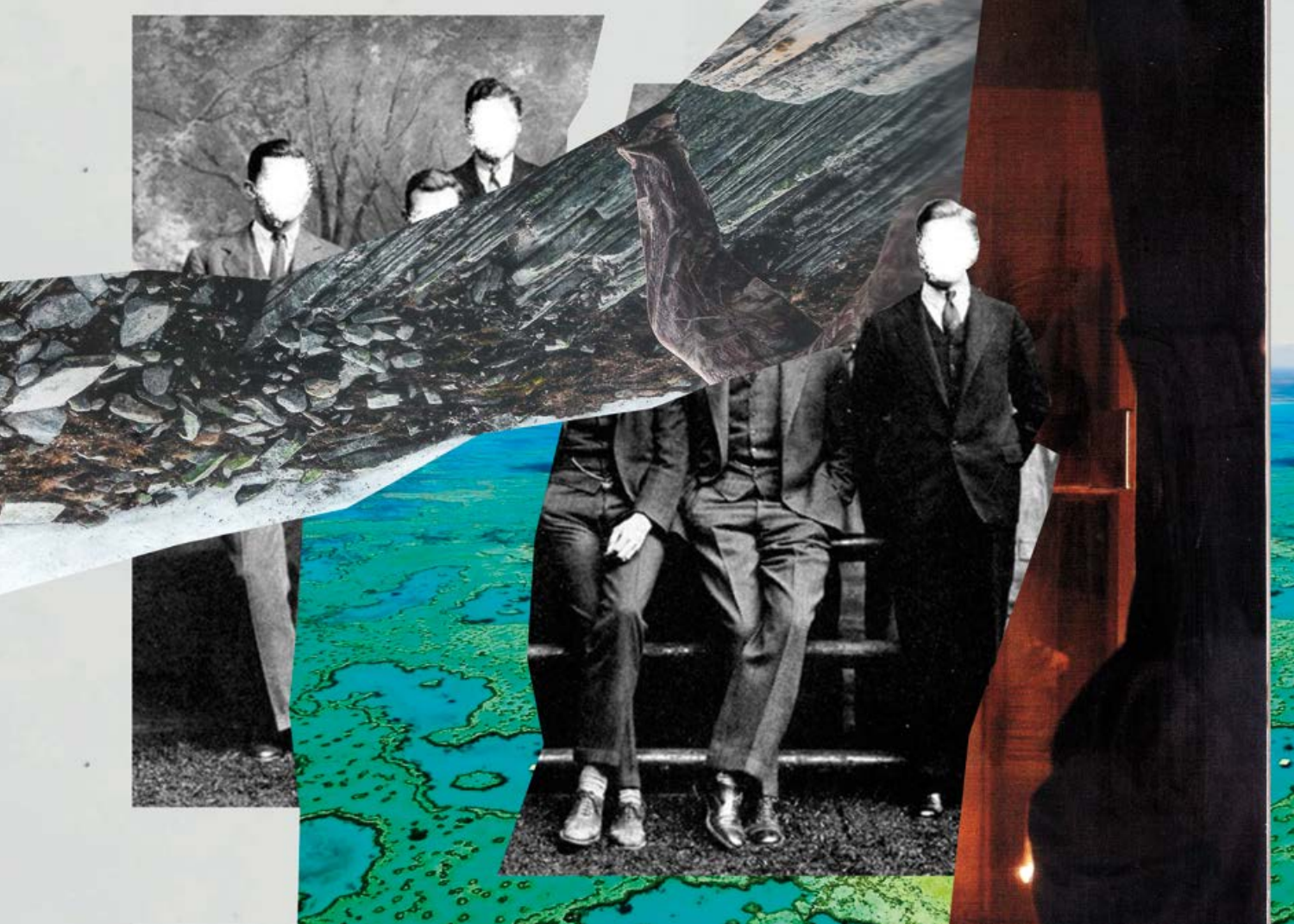Fourthly, at least part of local governments units will likely have to deal with excessive indebtedness. In 2017, 1,432 local government units reported a varying degree of defi $cit<sup>11</sup>$ . Investments made by municipalities are the main driver of modernization of infrastructure and contribute to increasing social capital. Nevertheless, local government units constantly face the challenge of maintaining a safe indebtedness level and efficient debt management. Although they are bound by legally proscribed limits of debt $12$ , some will likely face an increasing risk of their debt spin-

# NEW CHALLENGES CALL FOR A NEW APPROACH TO FINANCING ACTIVITIES OF LOCAL GOVERNMENT UNITS IN POLAND

ning out of control, partly as a result of poor debt management, and partly owing to overinvestment resulting from easy access to EU

<sup>12</sup> The most likely consequence of constant and blatant infringement of debt regulations is suspension of a local government unit's executive body or nominating a commissioner by the Prime Minister in its place (Art. 97 of the Municipality Local Government Act). In case debt reaches unsupportable levels, a unit, together with its debt, can be dissolved and divided between neighboring units.

funds, but also due to a heavily centralized system of financing which leaves them with too little revenue they can freely decide on.

### TOWARDS A BRIGHTER FINANCIAL FUTURE

New challenges call for a new approach to financing activities of local government units in Poland. The most effective way to empower local governments and break the absurd trend of placing more burdens while keeping control over funds necessary to deal with them would be to change the way tax income is distributed between local government units and state budget.

### FINANCIAL CHANGES: TAX DECENTRALIZATION

The first step to reinvent the way local government is financed in Poland would be to ensure that a larger share of revenues from PIT is retained on a local level. The most feasible solution would be to transfer all revenue from the first income tax threshold and revenue from taxpayers subject to flat tax rate directly to local government units.

Simultaneously, the share of direct subsidies and grants could be significantly limited. Such an operation would have no direct financial consequences on taxpayers in the increase of paid tax and would be neutral for the state budget – it will simply cease to fund subsidies for local government that will be no longer needed, as all necessary resources become available directly for the local government.

Keeping the majority of tax money from every taxpayer would result in a number of other positive developments.

Firstly, it would most likely limit administration costs and burdens related to transfers, accounting, and control. Potential savings are difficult to estimate but reducing the number of steps that funds have to go through before they reach their final destination should generate savings.

Secondly, it would significantly increase the fiscal and organizational autonomy of local government units, since finally the tasks they are responsible for would be financed with revenues they have full and direct access to.

Thirdly, it has the potential to revolutionize the way local governments cooperate with local communities. The awareness that taxes paid by every individual are used directly by a local government to finance local needs and that the local government has much more control over when and where to spend them should reengage citizens and give new impetus to become involved in local matters.

Fourthly, such an approach could (if other reforms in the field of access to public information are introduced in parallel, e.g. countrywide standardization of the Bulletin of Public Information) drastically improve transparency and understanding of how local budgets are managed.

Fifthly, increasing the percentage of total revenue dependent entirely on the number of taxpayers would encourage local government units to compete in terms of quality of provided public services. A larger share of tax retained on a local level may make it more important for units to persuade people to relocate to better managed local government units and foster positive competition, especially as far as essential services of healthcare, education, and transport are concerned.

Summarily, the decentralization of taxes should have positive effects far beyond these related only to reduction of a number of transfers required to place funds where they are needed.

The main issue that will have to be tackled if such an approach is adopted is how to financially support disadvantaged regions where poorer taxpayers will generate less revenue for local government units. In conjunction with solutions proposed in the next section, regarding reducing the number of tiers of local government and merging of small municipalities, this issue should be solved by establishing a financial mechanism aimed at supporting less developed municipalities.

This support model could take a variety of forms from direct subsidies to investment-based support. What is most important is the source of its funding. The simplest and most coherent solution would be to reserve tax revenues generated by the second income tax threshold for its purposes. The amount will suffice to finance a mechanism for all local government units that face structural exclusion, lag behind in terms of development or cannot provide opportunities attractive enough for their inhabitants. At the same time, it will not alienate wealthier citizens, since a large part of their income subject to the first income tax threshold will still remain as a financial contribution to the development of the municipality where they decide to live.

Secondly, it is essential for local government units to be able to regulate local tax rates to a certain extent. This would further boost competition between municipalities and encourage them to provide the best public services possible for the lowest cost they can achieve. The maximal and minimal scope of modification should be capped and probably allow for a 2-3% divergence from the basic nationally set rate.

### STRUCTURAL CHANGES: LARGER UNITS, FLATTER STRUCTURE A necessary component of the abovemen-

tioned tax decentralization reform would be a structural reform of the local government.

<sup>&</sup>lt;sup>11</sup> National Council of Regional Accounting Chambers (2017) *Report on the Activities of Regional Accounting Chambers and Budgets of Local Government Units in 2017*', pp. 183. Available [online]: under: [http://www.](http://www.rio.gov.pl/modules.php?op=modload&name=HTML&file=index&page=spr_sejm_2017) [rio.gov.pl/modules.php?op=modload&name=HTML&](http://www.rio.gov.pl/modules.php?op=modload&name=HTML&file=index&page=spr_sejm_2017) [file=index&page=spr\\_sejm\\_2017](http://www.rio.gov.pl/modules.php?op=modload&name=HTML&file=index&page=spr_sejm_2017) [in Polish]